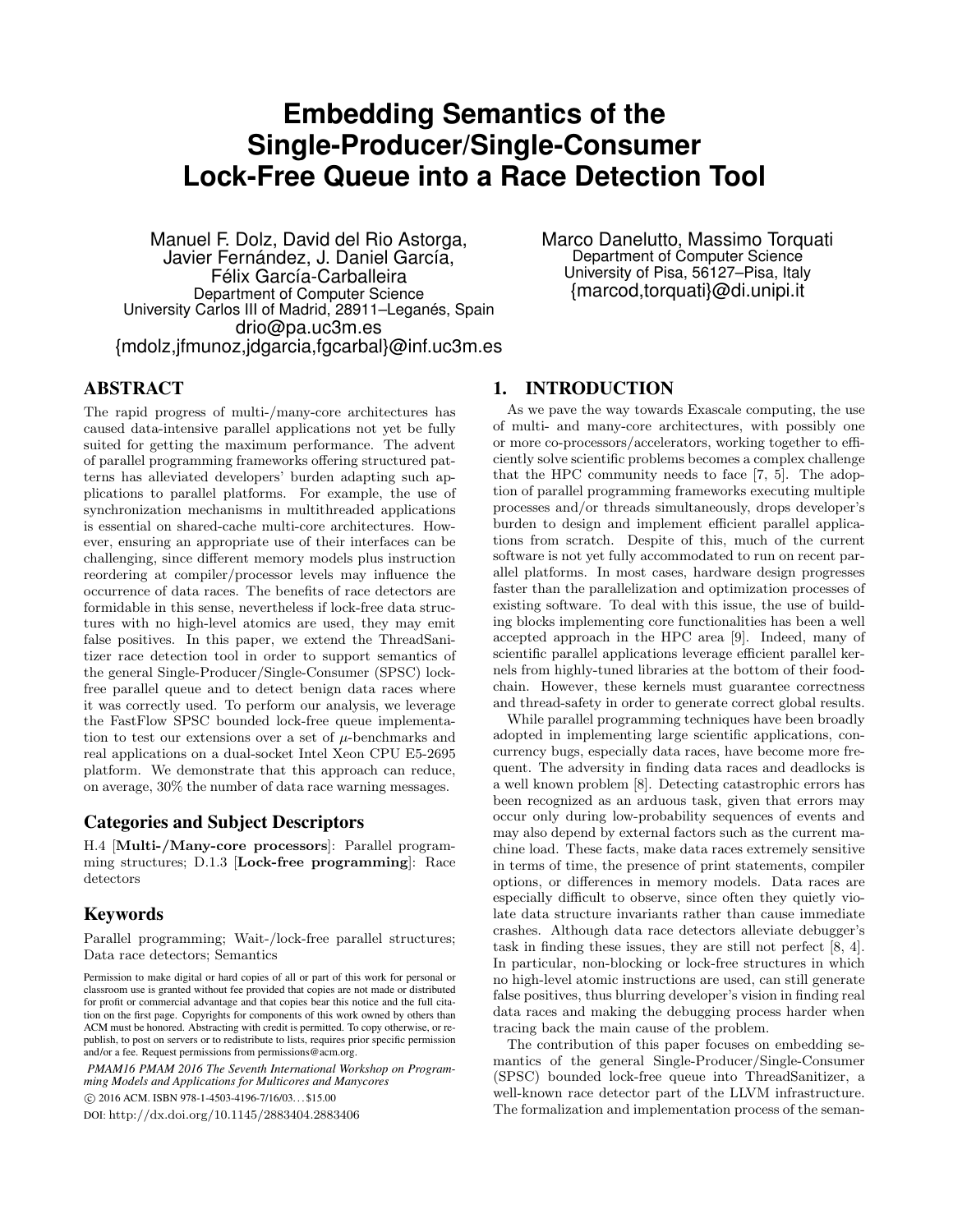tics of this specific data structure along with an experimental phase based on a set of applications, demonstrates that it is possible to drop a considerable amount of false positives during the debugging and testing stages of a threaded application. Although the process has focused on the Fast-Flow SPSC bounded queue, this approach is still valid to any other implementation supporting this data structure.

This paper is organized as follows: Section 3 revisits the main software pieces used in our research. Section 4 describes the semantics of the Single-Producer/Single-Consumer bounded lock-free queue. Section 5 details the implementation of the semantics filtering into the race detection tool. Section 6 performs an evaluation of the reduction of data races using the extended version of ThreadSanitizer over a set of benchmarks. Finally, Section 7 closes the paper with some concluding remarks and future work.

#### 2. RELATED WORK

Available work related to this paper falls into three different categories:  $i)$  parallel programming frameworks,  $ii)$ lock-free programming and *iii*) race detection tools.

In the recent years, several projects have demonstrated the benefits of methodologies for effective parallel programming of shared-memory computer architectures. These methodologies have been conceived in the form of programming frameworks in order to provide meaningful programming abstractions. Some examples of frameworks are listed as follows: the OpenMP [22] interface offers a set of compiler directives, library routines and variables that ease the parallelization of applications. On the other hand, OmpSs [10] extends a set of OpenMP-like pragmas to express parallelism at task level together with a runtime in charge of executing them, respecting data-dependencies dictated by a Directed Acyclic Graph (DAG). Other frameworks, such as Intel TBB  $[25]$ , provide a set C++ templates that embed complications arising from the use of native threading packages. Similarly, Cilk  $[6]$  extends the C and C++ languages for task and data parallelism, while FastFlow [2] advocates for a high-level pattern-based parallel interface that supports streaming and data parallelism for heterogeneous and shared-memory platforms.

In the second category we consider lock-free programming, as a non-blocking methodology that bypasses the use of traditional synchronization primitives, such as locks or mutexes, while ensuring thread-safety. The absence of blocking synchronization mechanisms allows increasing performance, since no explicit waiting primitives are needed. However, some constructs may require atomic operations, so that no intermediate states can be seen by another executing threads. Some of the atomic operations used underneath are test-and-set, fetch-and-add, compare-and-swap (CAS) of load-linked/store-conditional (LL/SC) [28]. Basically, these operations atomically combine a load and a store operation. At hardware level, most of the current architectures from Intel and AMD already implement atomic operations and memory fences [14, 3]. At software level, atomic variables are natively implemented by programming languages (such as  $C++11$ ) and used by some of the aforementioned frameworks (such as Intel TBB, Cilk or FastFlow) and third-party libraries [27]. Lock-free data structures, such as queues [20], hash-tables [30] and SPSC buffers [12], are typically known to leverage these kind of atomic instructions internally. Lock-free data structures are significantly more complex to implement (consider for example the so called "ABA problem" [23]) and consequently to verify their correctness with respect to lock-based data structures.

In the last category we review a few additional works about race detection tools and techniques. In general, they can be classified into two different groups: static and dynamic. Static algorithms base their results on a static analysis of the application source code using compiler internals, i.e., Abstract Syntax Tree (AST) to analyze dependencies between data structures and synchronization operations [11, 34]. On the contrary, dynamic approaches produce results at run-time using Lamport's happens-before relation, checking for conflicting memory accesses from different threads without any synchronization mechanism [16]. Many examples of tools that fall in this group can be found in the literature [26, 21, 19]. Two consolidated examples of applications that detect errors in multithreaded C and C++ programs using the POSIX threading primitives are DRD [32] and Helgrind [33]. However they are implemented on the top of Valgrind, i.e., driven by a simulator, and thus, making them slower than other approaches. A faster alternative is ThreadSanitizer [29], a race detector that leverages LLVM infrastructure to instrument code at compile-time and detect races at run time, without performing any simulation.

## 3. BACKGROUND

In this section, we give an overview of the two main software components that have been used to carry out the contribution of this paper. First, we review the FastFlow parallel programming framework, with particular emphasis on the lock-free structures used underneath. Next, we revisit LLVM infrastructure, along with its dynamic analysis tools that identify undefined and suspicious behavior of threads.

#### 3.1 FastFlow and lock-/wait-free structures

The FastFlow parallel programming model is a framework that provides a series of defined, general purpose, customizable and modular parallel patterns conceived as algorithmic skeletons [2]. It pursues the use of high-level, platform-independent structured parallel programming patterns and gives support to develop portable and efficient applications for shared-memory (multi-/many-core, hybrid, GPGPU, FPGA, etc.) and distributed platforms. FastFlow architecture has been designed using a building blocks approach: each layer implements structures built using simpler ones from lower layers. Specifically, its patterns are organized in three main layers:  $i)$  high level patterns, implementing parallel loops, streams, data-parallel algorithms, workflows of tasks, etc.;  $ii)$  core patterns, implementing pipelines, farms and feedback structures that allow processes/threads exchanging data among them; and *iii*) building blocks, providing queues, process/thread containers and threads/processes intermediators.

One of the key features of the FastFlow architecture is that threads have, by default, a non-blocking behavior.<sup>1</sup> This, together with lock-less communication channels, allows obtaining high throughput and low latency in sharedmemory multi-core architectures. FastFlow communication channels are influenced by FastForward queue [12] and Lam-

<sup>&</sup>lt;sup>1</sup>If desired, this behavior can be changed in applications that generate long periods of inactivity, e.g., to prevent the CPU from constantly polling, and thus, saving energy.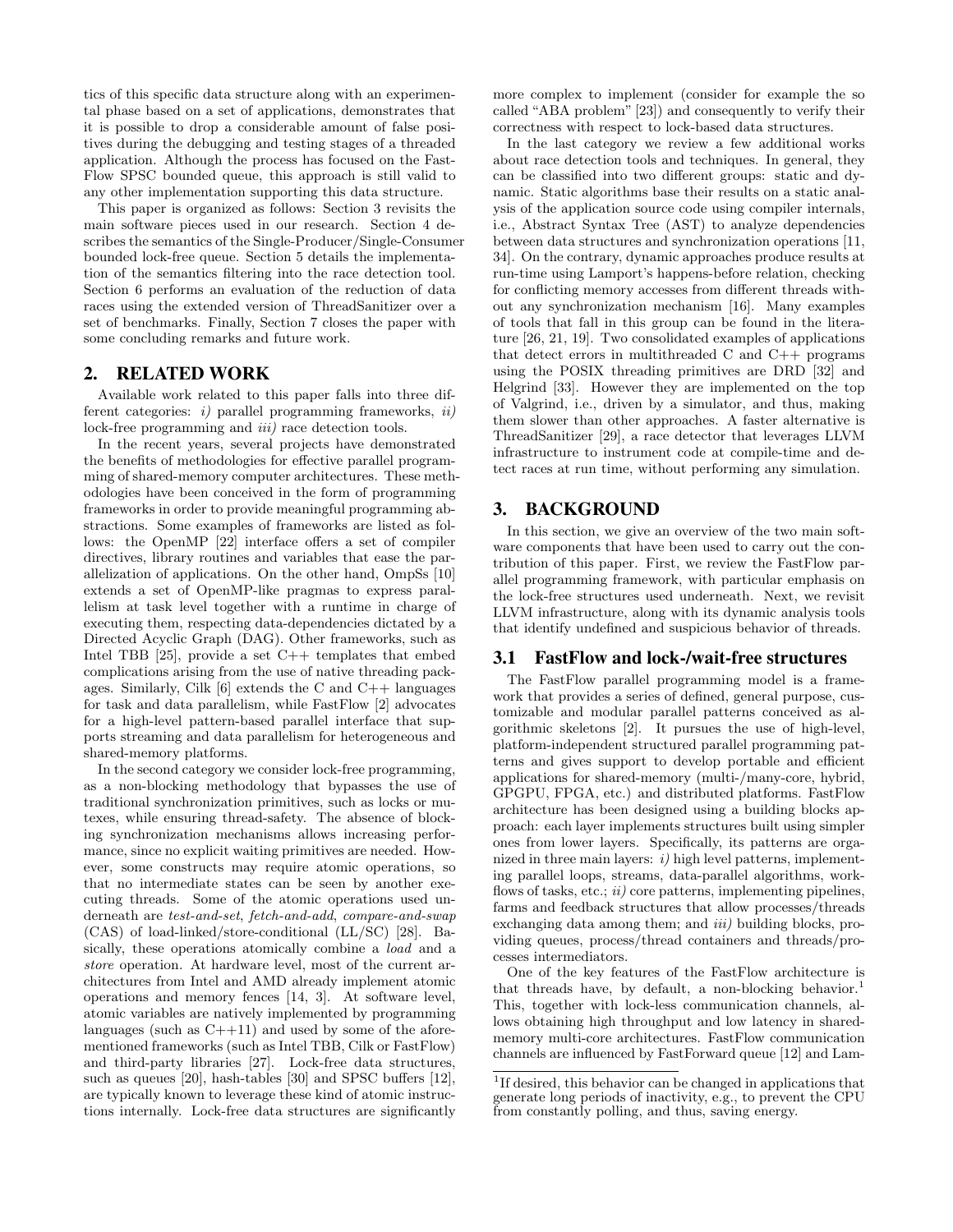port's wait-free protocols, thus having the ability to build up streaming networks whose implementation is guaranteed to be correct and efficient through lock-free Single-Producer-Single-Consumer (SPSC) bounded and unbounded queues storing memory references [1].

Different combinations of these SPSC queues can generate more complex streaming networks, e.g., N-to-1, 1-to-M, and  $N$ -to- $M$  channels. Although some of these structures require synchronization mechanisms to keep their correctness, FastFlow implements them using helper threads that serialize communications between producers and consumers and avoids the use of expensive synchronization primitives. This results again in wait-free, non-blocking structures that allow to reduce cache coherence overheads.

#### 3.2 The LLVM infrastructure and TSan data race detection tool

The LLVM (Low Level Virtual Machine) is a compiler infrastructure designed to be a set of reusable libraries with well-designed interfaces. Although it was implemented only for C and C++ languages, it currently supports a variety of languages through different front-ends [18]. Furthermore, LLVM generates intermediate code that can be afterwards converted into a machine-dependent assembly code for a specific target platform. It also provides the ability to develop and integrate new modules using the LLVM API in order to perform compile-time analysis and instrumentation.

Taking advantage of the latter feature, various runtime checks and tools have been developed to identify suspicious and undefined behavior of threads. These tools are known as sanitizers and give support for address, memory and thread analysis. Specifically, AddressSanitizer detects the use-afterfree and buffer overflows, MemorySanitizer analyzes uninitialized memory reads, and ThreadSanitizer detects data races. Focusing on the goal of our paper, we leverage Thread-Sanizier (TSan) [29] to incorporate semantics of a lock-free parallel data structure.

Some of the key features of TSan can be summarized as follows: i) it works for applications written in  $C/C++$ or Go, and uses a compile-time instrumentation to check all non-race-free memory access at runtime;  $ii)$  it leverages detection algorithms to track both lock-sets and the happens-before relations, allowing to switch between the pure happens-before and the hybrid modes; and  $iii$ ) it supports 64-bit architectures using POSIX threads and C++11 threading (within the LLVM libc++ library) as parallel execution models, being compliant with compiler-built-in atomics and synchronization C++11 primitives.

# 4. THE LOCK-FREE SINGLE-PRODUCER/- SINGLE-CONSUMER QUEUE

In this section we describe formally the Single-Producer/- Single-Consumer (SPSC) bounded queue and its semantics for the concurrent lock-free version. This allows us to proceed further with our rationale in order to develop semantics and rules for the proper use among entities of the lock-free parallel version.

#### 4.1 Formal definition

Consider a SPSC bounded queue Q the tuple

$$
\mathcal{Q}(buf, \mathit{pred}, \mathit{pwrite}, M),
$$



Figure 1: Circular buffer of the Single-Producer/Single-Consumer bounded queue.

where  $buf$  is a circular buffer,  $pread$  plus  $pwrite$  are internal read and write pointers for the buffer, respectively, and M is a set comprising the following methods:

- init: Initializes the buffer  $buf$ , allocating space of possibly aligned memory and reseting the internal (pread and pwrite) pointers by placing them at the beginning of buf. If buf has already been allocated, the method does nothing.
- reset: Resets and places the read and write pointers to the beginning of the buffer  $buf$ .
- push: Enqueues the item into the buffer  $buf$ .
- available: Returns true if there is at least one room in the buffer buf.
- pop: Removes and returns the first item in the buffer buf.
- empty: Returns true if the buffer  $buf$  is empty.
- top: Returns the first item in the buffer  $buf$ .
- buffersize: Returns the size of the internal queue buffer  $buf.$
- length: Returns the number of items currently held by buffer  $buf$ .

Figure 1 depicts the internal working of buffer buf from the First-In-First-Out (FIFO) SPSC queue. Initially pread and pwrite point to the initial position of the buffer, while afterwards some elements have been added at the terminal position through push calls and others removed from the head position by means of pop calls.

#### 4.2 Semantics of the concurrent lock-free SPSC queue

The implementation of the concurrent SPSC queue for shared cache multi-core systems requires coordination between producer and consumer to ensure proper operation. While different kinds of shared data structures provide different fairness levels requiring diverse synchronization primitives, Lamport in [15, 17] proposes a wait-free Single-Producer/Single-Consumer queue implementation using a circular buffer without requiring any explicit synchronization mechanism. Although Lamport considers a Sequential Consistency memory model, a slightly modified version of this approach is still valid under Total-Store-Order (TSO) and weaker consistency memory models [1]. The importance of these algorithms is that they meet with both wait-free and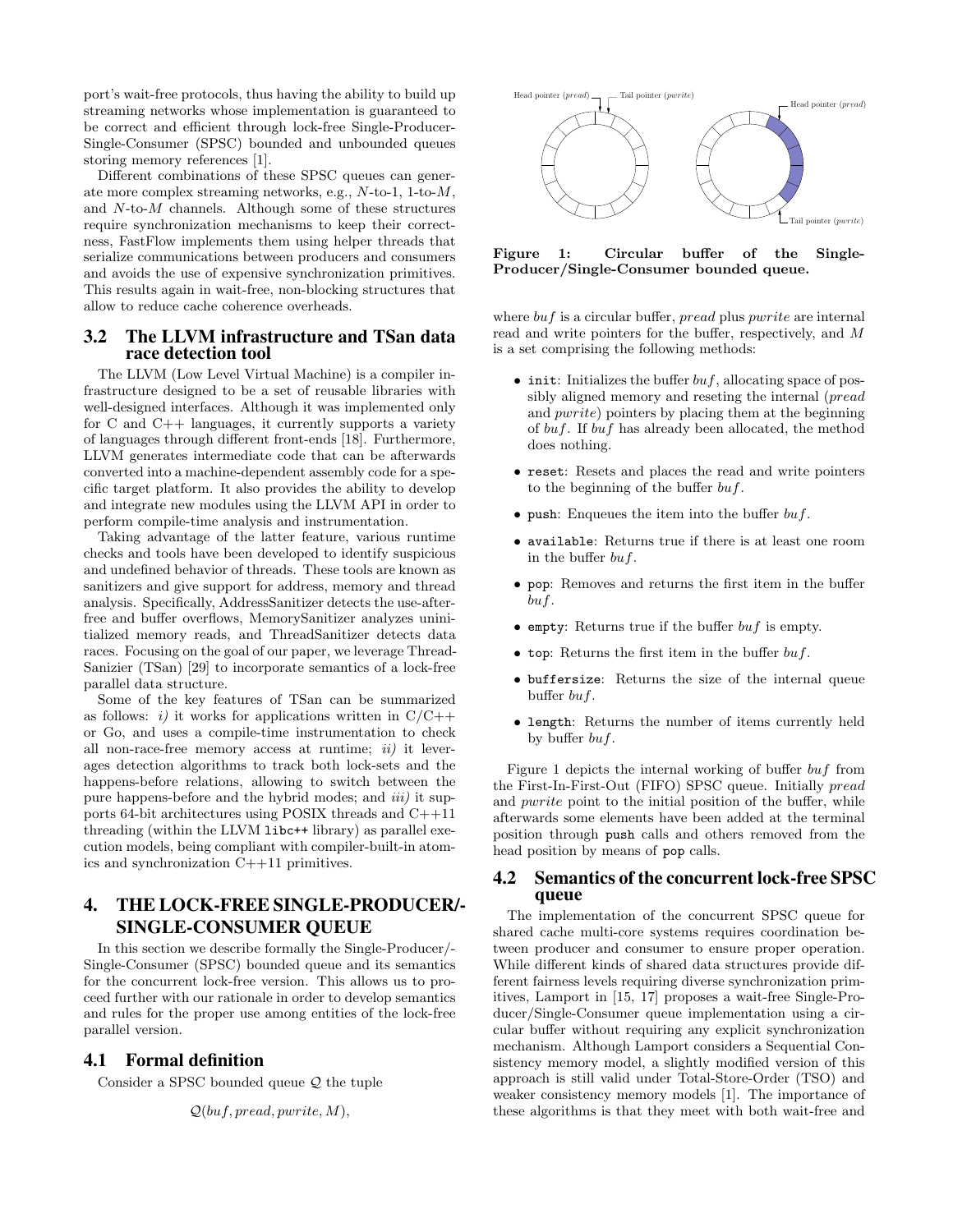lock-free qualities, neglecting the use of blocking constructs, and thus, improving their performance. For our specific case, we leverage the SPSC lock-free bounded queue implementation from the FastFlow programming framework [2], however the methodology presented can be applied to any other implementation featuring this specific data structure.

Nevertheless, the correctness of this specific algorithm is only ensured if several conditions are met. We define these requirements as the following semantics rules:

- 1. Fixed roles. A lock-free concurrent SPSC queue instance can be shared by three different entities if one of them acts as the constructor, the other as the producer and the latter as the consumer; each of them calling only to methods allotted to their specific role. In certain cases, the producer or the consumer can perform the role of the constructor, being only two different entities sharing the same queue. If none of these cases are given, we consider that the queue is misused, thus having an undefined behavior due to potential data races.
- 2. Initialization methods. The constructor can call to methods belonging to:

$$
Init = \{init, reset\} : \textit{Init} \subset M.
$$

3. Producer methods. The producer thread should only invoke a subset of methods in M,

$$
Prod = \{push, available\} : \; Prod \subset M.
$$

4. Consumer methods. The consumer thread should only invoke a subset of methods in M,

$$
Cons = \{\text{pop}, \text{empty}, \text{top}\} : \text{Cons} \subset M.
$$

5. Common methods. There are methods that can be invoked by both producer and consumer:

 $Comm = \{buffersize, length\} : Comm \subset M.$ 

Particularly, all subsets allotted to different roles of the queue fulfill  $M = Init \cup Prod \cup Cons \cup Comm$ . Note also that, methods internally using the pwrite pointer are those assigned to the producer, while those using the pread pointer are related to the consumer. Methods using none of these pointers or only static parameters, such as the buffer size, can be called by both producer and consumer.

A formalization of the aforementioned semantics is possible if a set  $C$  of entity IDs is added as an attribute to each of the preceding subsets of methods in the queue  $Q$ . By inserting the ID of the calling entity (or thread) to the corresponding set  $C$  of the subsets *Init*, *Prod* or  $Cons$ , each time a method belonging to it is invoked, it is possible to control the proper use of the lock-free SPSC queue checking two simple requirements. The first ensures that the cardinality of the C set of the initialization, producer and consumer subsets should always be less or equal than one,

$$
|Init.C| \le 1 \ \land \ |Prod.C| \le 1 \ \land \ |Cons.C| \le 1, \quad (1)
$$

hence, only one and the same entity should use methods allotted to its role. The second guarantees that both producer and consumer are performing the right role, i.e.,

$$
Prod.C \cap Cons.C = \varnothing. \tag{2}
$$

Note also that all these requirements are valid for the concurrent SPSC queue. In other words, if the producer and consumer entities are different:  $|Prod.C \cup Cons.C| > 1$ .

Listing 1 illustrates an execution sequence of a correct use of the lock-free SPSC queue. In this example, 3 threads use the same queue, each of them calling only to its assigned methods, therefore meeting requirements (1) and (2).

Listing 1: Example of execution sequence of a correct use of the SPSC queue.

|  |  | $C = \{ 1 \}$                                                                                                                                                              |
|--|--|----------------------------------------------------------------------------------------------------------------------------------------------------------------------------|
|  |  | $C = \{ 1 \}$                                                                                                                                                              |
|  |  | $C = \{2\}$                                                                                                                                                                |
|  |  | $C = \{2\}$                                                                                                                                                                |
|  |  |                                                                                                                                                                            |
|  |  | $C = \{3\}$                                                                                                                                                                |
|  |  | 1 Thread 1 call to init<br>2 Thread 1 call to reset<br>3 Thread 2 call to empty<br>4 Thread 2 call to pop<br>5 Thread 3 call to available C={3}<br>6 Thread 3 call to push |

Listing 2 shows a misuse of the SPSC queue: it violates requirements  $(1)$  and  $(2)$ . The cardinality of set C of methods in *Prod* and *Cons* ends up equating to 2 and producer thread with ID 2 calls to methods allotted to the consumer, e.g., push. $C \cap \text{pop}.C \neq \emptyset$ .

Listing 2: Example of execution sequence of a misuse of the SPSC queue.

|                         |  | 1 Thread 1 call to init $C = \{1\}$                 |             |                          |
|-------------------------|--|-----------------------------------------------------|-------------|--------------------------|
|                         |  | 2 Thread 1 call to reset $C = \{1\}$                |             |                          |
|                         |  | 3 Thread 2 call to available C={2}                  |             |                          |
| 4 Thread 2 call to push |  |                                                     | $C = \{2\}$ |                          |
|                         |  | 5 Thread 3 call to available $C = \{2, 3\}$ (Req.1) |             |                          |
|                         |  | 6 Thread 3 call to push $C = \{2,3\}$ (Req.1)       |             |                          |
|                         |  | 7 Thread 4 call to empty $C = \{4\}$                |             |                          |
| 8 Thread 4 call to pop  |  |                                                     | $C = \{4\}$ |                          |
|                         |  | 9 Thread 2 call to empty $C = \{4, 2\}$ (Req.1,2)   |             |                          |
| 10 Thread 2 call to pop |  |                                                     |             | $C = \{4, 2\}$ (Req.1,2) |
|                         |  |                                                     |             |                          |

#### 5. IMPLEMENTATION

In this section we describe implementation details considered to integrate semantics of the Single-Producer/Single-Consumer parallel data structure into the race detection tool TSan.

To illustrate the workings of TSan, we leverage both execution sequences shown in Listings 1 and 2. Assuming a machine supporting the TSO memory model, both examples would have reported data races in instructions that read and write simultaneously from the same memory address. Listing 4 shows a data race report generated by TSan when executing push and empty FastFlow functions presented in Listing 3. However, this is only true to some extent. While data races reported for the execution sequence in Listing 2 would have been real due to misuse of the concurrent SPSC queue, those reported in the execution sequence in Listing 1 would have resulted in false positives, as semantics of the concurrent SPSC queue are accomplished at any time. Being the lock-free SPSC queue a thread-safe concurrent data structure, as defined in Section 4, no data races should occur. Therefore, our aim is to endow the race detector with the semantics of this specific data structure in order to filter those "benign" data races and reduce the amount of warnings generated.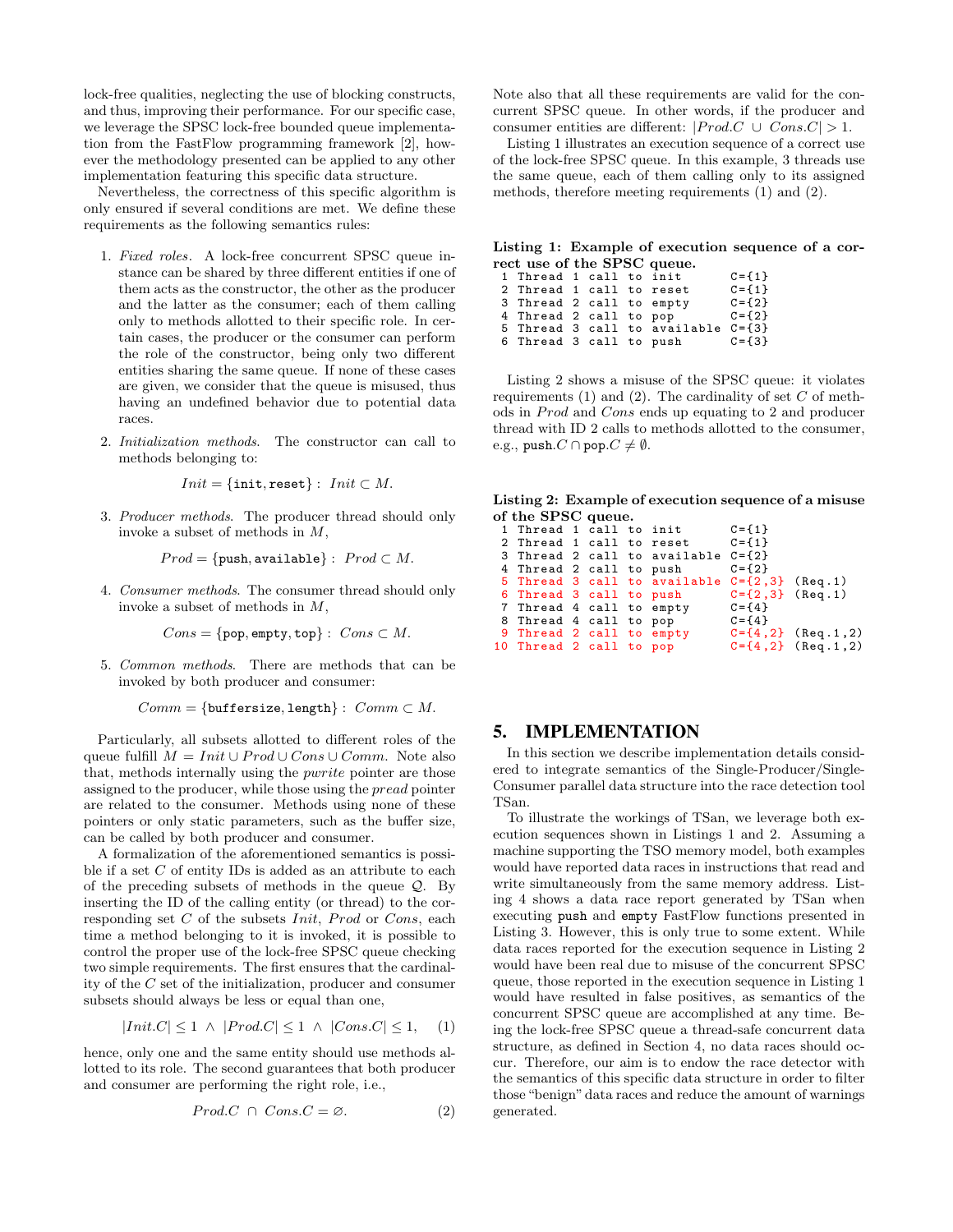Listing 3: FastFlow SPSC bounded lock-free queue producer and consumer implementation.

```
1 /*************** PRODUCER FUNCTIONS *********<br>2 bool available() { return (buf [pwrite] == N
      bool available () \{ return (buf [pwrite] == NULL);
  3
 4 bool push (void* data) {<br>
5 if ( data ) redurn<br>
6 if ( available () ) {<br>
7 WMB(); // write-<br>
8 buf[pwrite += (pwrite<br>
9 pwrite += (pwrite
  5 if (!data ) return false;<br>6 if (available() ) {
  7 WMB(); // write-memory-barrier<br>8 buf[pwrite] = data;
                    buf [pwrite] = data;<br>pwrite += (pwrite+1 >= size) ? (1 - size) : 1;
10 return true;<br>11 } return false;
\begin{bmatrix} 10 \\ 11 \\ 12 \end{bmatrix}13 /************** CONSUMER FUNCTIONS ******<br>14 void* top() const { return buf[pread];
                                                                                                                                                            void* top() const { return buf [pread]; }
                                                                                                                                                      ^{\rm 15}_{\rm 16}bool empty () { return (buf [ pread ] == NULL ); }
                                                                                                                                                     \begin{array}{c} 17 \\ 18 \\ 19 \\ 20 \\ 21 \end{array}18 bool pop (void** data) {<br>19 if (!data || empty () ) return false;<br>20 * data = buf [pread];<br>21 buf [pread += (pread+1 >= size) ? (1-size): 1;
                                                                                                                                                                    return true;
                                                                                                                                                     \frac{22}{23}<br>23<br>24 }
```
Listing 4: Example of empty-push SPSC data race report from TSan. The first two text blocks describe the call stacks of the threads involved in the data race, the third block details the memory location of the data race while the last two give information about the creation of such threads.

```
==================
WARNING : ThreadSanitizer : data race ( pid =5181)
Read of size 8 at 0 x7d5c0000fc48 by thread T1 :
#0 ff :: SWSR_Ptr_Buffer :: empty () fastflow -2.0.4/ ff / buffer . hpp :186:17 ( testSPSC +0 x0000004f965a )
#1 ff :: SWSR_Ptr_Buffer :: pop ( void **) fastflow -2.0.4/ ff / buffer . hpp :325 ( testSPSC +0 x0000004f965a )
#2 consumer ( void *) fastflow -2.0.4/ tests / testSPSC . cpp :74:19 ( testSPSC +0 x0000004f933a )
 Previous write of size 8 at 0x7d5c0000fc48 by thread T2:<br>#0 ff::SWSR_Ptr_Bush(void*) fastflow-2.0.4/ff/buffer.hpp:239:25 (testSPSC+0x0000004f9527)<br>#1 producer(void*) fastflow-2.0.4/tests/testSPSC.cpp:54:19 (testSPSC+0x0000
                   is heap block of size 800 at 0x7d5c0000fc00 allocated by main thread:
         #0 posix_memalign llvm/projects/compiler-rt/lib/tsan/rtl/tsan_interceptors.cc:758 (testSPSC+0x000000423967)<br>#1 getAlignedMemory(unsigned long, unsigned long) fastflow-2.0.4/ff/sysdep.h:200:9 (testSPSC+0x00000004f9807)<br>#2 f
 Thread T1 (tid=5183, running) created by main thread at:<br>#0 pthread_create llvm/projects/compiler-rt/lib/tsan/rtl/tsan_interceptors.cc:849 (testSPSC+0x000000423ddf)<br>#1 main fastflow-2.0.4/tests/testSPSC.cpp:95:11 (testSPSC
 Thread T2 (tid=5184, finished) created by main thread at:<br>#0 pthread_create llvm/projects/compiler-rt/lib/tsan/rtl/tsan_interceptors.cc:849 (testSPSC+0x000000423ddf)<br>#1 main fastflow-2.0.4/tests/testSPSC.cpp:96:11 (testSPS
SUMMARY : ThreadSanitizer : data race fastflow -2.0.4/ ff / buffer . hpp :186:17 in ff :: SWSR_Ptr_Buffer :: empty ()
```
## ==================

#### 5.1 Supporting semantics of the SPSC queue in TSan

There are several approaches in order to embed SPSC semantics into TSan runtime. A naive but wrong approach to filter "benign" data races is to use the predefined no\_ sanitize\_thread TSan attribute in order to avoid instrumentation of routines that have been avowed to generate false data races. This, however, misses real data races given from improper uses of the concurrent SPSC queue. Alternatively, our approach to implement semantics of the concurrent SPSC queue requires the following modifications in TSan runtime internals:

• Given that a multithreaded application can use multiple lock-free SPSC queues simultaneously, with possibly each thread performing different roles in diverse queue instances, it is necessary to univocally identify those in reports obtained by TSan. This can be solved by printing out the C++ implicit this pointer associated to the SPSC queue instance involved in the data race report. To do so, it is necessary to design a mechanism to get this pointer from TSan runtime. This is, though, not easy to implement, since the TSan thread responsible for detecting data races is not the same to that incurring the data race, possibly in a different context. There exist several possibilities to implement this approach using communication mechanisms between threads, such as sockets or shared memory. However, all of them require modifications to the user code, something not desirable in our case.

Our approach follows a different path. We leverage the libunwind library [24] to read the stack and base pointers (sp and bp, respectively) so as to walk backwards on the stack until the parameter is found in the appropriate stack frame. $^{2}$  Note that if there are inlined functions within the calling stack, it is not possible to retrieve the desired frame by walking a fixed number of steps back in the stack. Thus, our approach requires Clang noinline attribute on inlined user functions and the -O0 flag to suppress automatic inlining at compile time.

• Afterwards, we implement the semantic rules defined in Section 4. To support this functionality, we leverage a C++ STL map container that stores this pointers from SPSC queue objects along with set structures for each member function of the queue, as key/values pairs. Next, this structure is used to check the semantic requirements of the lock-free SPSC bounded queue, in order to determine whether a data race within a function member of this queue class is benign or not. Finally, we print out only those reports related to real data races.

While in this work we only focused on the semantics of the SPSC queue, the current implementation within TSan

 $\rm{^2To}$  the best of our knowledge and throughout the experimentation, an object this pointer can be found at position  $bp - 1$  in the class member function stack frame of a Clangcompiled  $C++$  program running on a  $x86_64$  architecture.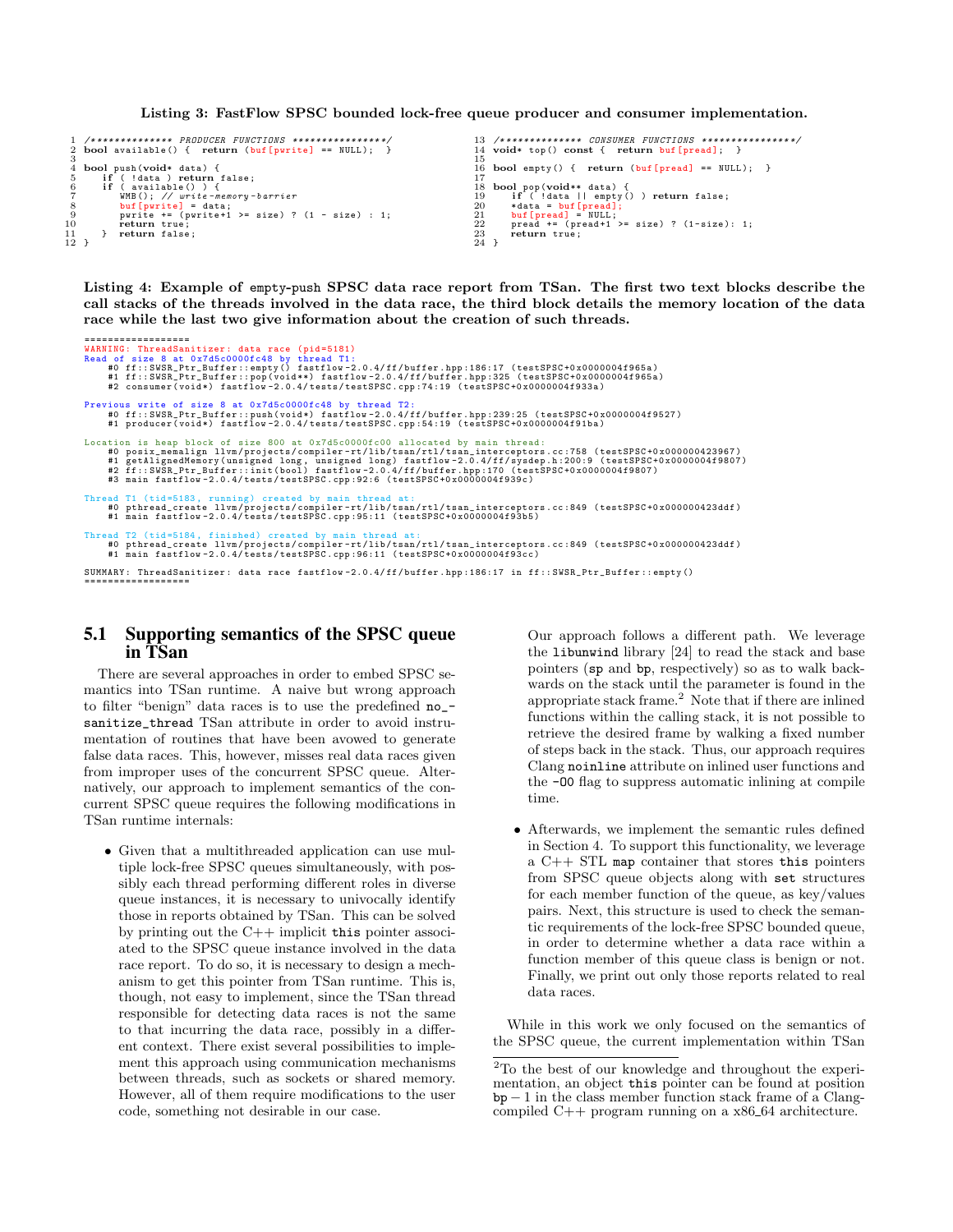internals could be extended to other lock-free data structures where a formalization of their semantics is possible. We believe this can tremendously aid developers to detect real data races.

# 6. EXPERIMENTAL RESULTS

After the implementation of the semantic requirements of the SPSC bounded lock-free queue into ThreadSanitizer, we evaluate the detection of data races using a set of  $\mu$ benchmarks and real parallel applications from the Fast-Flow parallel programming framework. In the following we describe the target platform, software and benchmarks sets adopted during our evaluation process.

- Target platform. The analysis and the evaluation has been carried out on a server platform comprised of  $2\times$  Intel Xeon Ivy Bridge E5-2695 v2 with a total of 24 cores running at 2.40 GHz, 30 MB of L3 cache and 128 GB of DDR3 RAM, while running Linux Ubuntu 14.04.2 LTS OS on a 3.13.0-57 Linux kernel. We denote this platform as Ivy.
- Software. We leveraged FastFlow v2.0.4 as for the parallel programming framework to test the implementation of the SPSC bounded lock-free queue. As mentioned, for the compilation and race detection process we used the LLVM compiler infrastructure v3.7.0 together with the compiler runtime libraries (compilerrt) including the race detector ThreadSanitizer. Furthermore, we installed the respective LLVM libc++ and libc++ ABI in order to support the  $C++11$  standard library for the FastFlow examples.

Featuring the aforementioned hardware and software, we perform our evaluation using the following benchmarks as part of the FastFlow framework. While the first item in the list refers only to the tests included in our  $\mu$ -benchmarks set, the subsequent application examples are part of the applications set.

- $\mu$ -benchmarks: They primarily focus to test internal structures and performance of specific FastFlow features. These tests are written in tutorial style and can be effectively used as FastFlow  $\mu$ -benchmarks. With this, we aim at testing internal workings of FastFlow, therefore testing all possible ways in which a SPSC is used in FastFlow core. We run this applications with the default parameters.
- Cholesky factorization: The Cholesky factorization of a symmetric positive definite matrix  $A \in \mathbb{R}^{n \times n}$  is given by  $A = U^T U$ , where the Cholesky factor  $U \in \mathbb{R}^{n \times n}$  is upper triangular. Optimization of this algorithm are possible using block-partitioning in conjunction with highly-tuned (BLAS-2 and BLAS-3) kernels, since they reduce the latency associated to the data movement between memory and LLC. During our evaluation, we run both the classic cholesky and blocked cholesky-Block Cholesky factorizations on a matrix consisting of 20,480×20,480 elements with 40 streams, i.e, a block size of  $512\times512$ .
- Fibonacci: The Fibonacci numbers is sequence of starting with one or zero and followed by a one, where each

subsequent number is the sum of the two previous values, as stated in [13]. Within the FastFlow examples a version of this problem using skeleton programming on a simple stream parallel approach is implemented under ff\_fib. We set to 100 the length of the Fibonacci series and to 20 the number of streams.

- Matmul: This set of applications implement the matrixmatrix multiplication make use of FastFlow parallel pattern structures. The first two tests, ff\_matmul and ff\_matmmul\_v2 use farms of tasks each of them computing an element of the output matrix. While the third, ff\_matmul\_map, leverages the map construct. All these tests were run using 24 worker threads on matrix sizes of  $512\times512$ .
- Quicksort: The parallel version of the sorting algorithm Quicksort has also been included in the Fast-Flow examples. In this case we only run the version of the algorithm based on the farm pattern (ff\_qs) over an array of 10,000 entries and a threshold of 10.
- Jacobi: This algorithm provides the solution of the indefinite Helmholtz equation that is a two-step generalization of the classic Jacobi iteration using complex parameters. It solves the Poisson equation on rectangular grid assuming uniform discretization in each direction and Dirichlet boundary conditions. The FastFlow versions of this application leverage parallel for/reduce and stencil patterns in the jacobi and jacobi\_stencil applications examples, respectively. We set the grid dimensions in both  $x$  and  $y$  directions to 5,000, the Helmholtz constant to 0.8, the error tolerance to 1.0 and the maximum number of iterations to 1,000.
- Mandelbrot: This test is a simple parallel version of the application that computes and displays the Mandelbrot set leveraging FastFlow. Indeed, it is an example of an embarrassingly parallel application. The Mandelbrot set is represented as a matrix of pixels, whose coordinates are orchestrated by a scheduler that dispatches streams to worker threads in a round robin fashion. We run the implementation using FastFlow with and without memory allocator (mandel\_ff and mandel\_ff\_mem\_all, respectively) with a resolution of 640 k-pixel and 1024 maximum number of iterations.
- $n$ -queens: The  $n$ -queens problem is a generalization of the well-known 8-queens problem supporting a  $n \times n$ board-size chess with the purpose of counting all possible solutions. There exist multiple implementations of the n-queens problem using recursive divide and conquer and iterative approaches. We use the fast iterative but parallel FastFlow implementation adapted from the sequential code in [31]. During the evaluation, we executed the both nq\_ff and nq\_ff\_acc versions computing a board of  $21\times21$  positions.

Note that all the aforementioned benchmarks were compiled using Clang compiler with the following additional flags -std=c++11, -stdlib=libc++, -fsanitize=thread, lc++abi and -O0. Afterwards, we executed them using a fixed pool of 24 worker threads, i.e., to fully populate the cores of Ivy. Throughout the execution of these examples, we aim at internally enforcing the use of multiple SPSC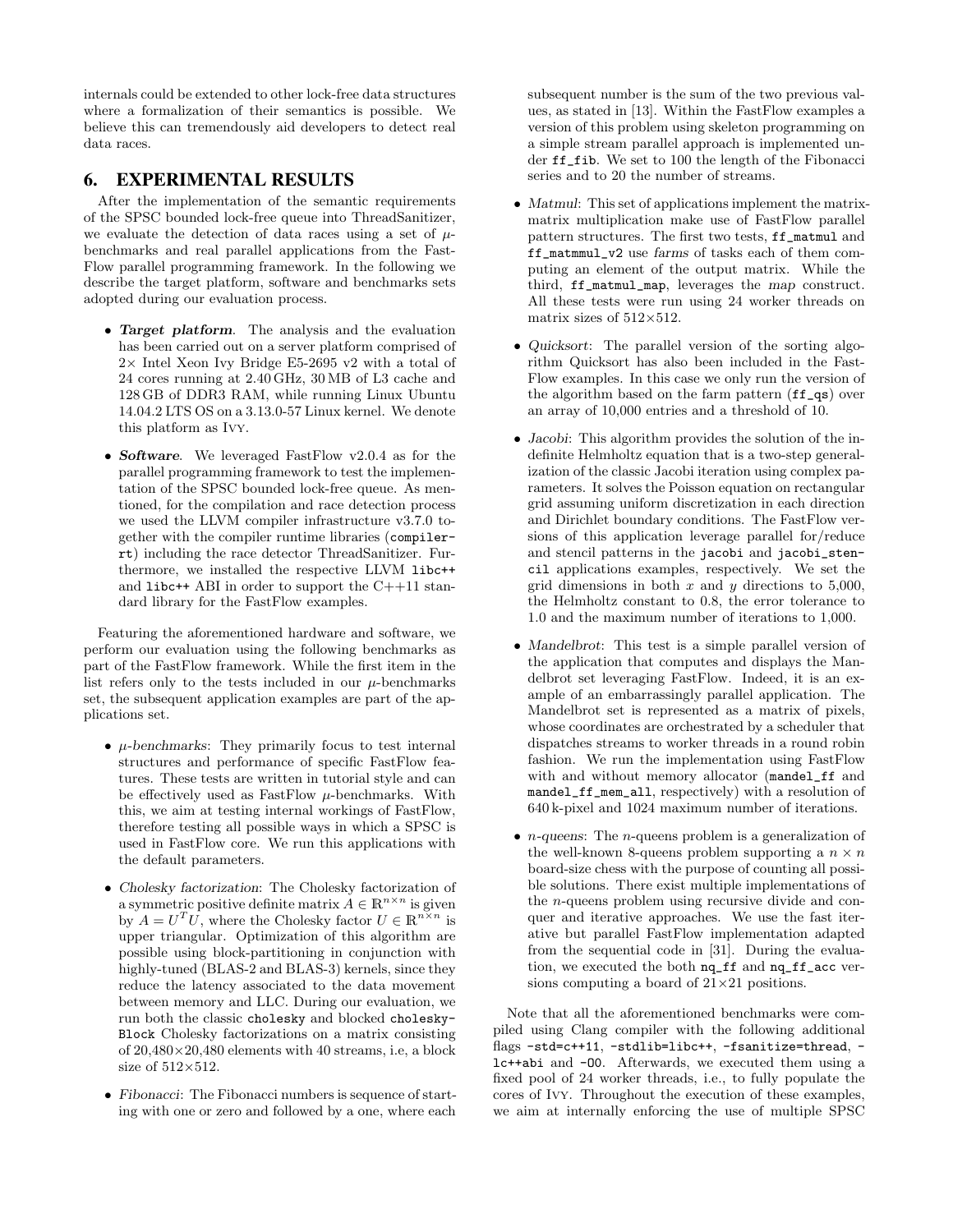Table 3: Number of SPSC data races caused by pairs of functions for the  $\mu$ -benchmarks and applications sets.

| Benchmark set     | SPSC data races |          |                     |  |  |  |
|-------------------|-----------------|----------|---------------------|--|--|--|
|                   | push-empty      | push-pop | $SPSC\text{-other}$ |  |  |  |
| $\mu$ -benchmarks |                 |          |                     |  |  |  |
| Applications      | 50              |          |                     |  |  |  |

queue instances in multiple ways, within different FastFlow parallel constructs. Simultaneously, we collect data races reports generated by TSan for further analysis.

## 6.1 Analysis of individual SPSC data races

Our first experiment analyzes the frequency of occurrence of SPSC queue-related data races detected by TSan for both  $\mu$ -benchmarks and application sets. Table 3 combines frequency of the most common function pairs responsible for the data races occurred in both benchmarks tested. As seen, for the  $\mu$ -benchmark set, a big portion of the data races were caused by the pair of functions push-empty. Referring at the code in Listing 3, this data race arose when the producer thread was writing data to the buffer at position pwrite (line 8) of the push function while the consumer thread was reading from the same position (pointed by  $\text{pred}$ ) in empty function (line 16). Actually, this was the only type of data race detected for the application set, but not the only for the  $\mu$ -benchmark set. In this case, we also detected two other pairs of data races. One of them is the tuple push-pop, occurring at lines 8 and 20 of the code in Listing 3, also when both threads were writing and reading from the same buffer entry.

Finally, there exist four more occurrences of data races for the  $\mu$ -benchmarks ("SPSC-other" column) in which only one side involved in the data race was related to a member function of the SPSC queue FastFlow class. Analyzing data race reports we observed that, at some point, a thread executing posix\_memalign or malloc POSIX functions, caused in total 4 possible races when another thread was running inc, pop or empty. This effect was probably caused during the SPSC queue buffer allocation, nevertheless we cannot ensure at this point whether these data races were benign or not. A deep analysis of this section of the code is ongoing.

## 6.2 Analysis of global and SPSC data races

In this experiment we analyze statistically data races occurred during the execution of both  $\mu$ -benchmark and application sets with special focus on those related to the SPSC queue.

Figure 2 shows (percentage-wise) the portion of SPSC queue-related data races with respect to the others for both  $\mu$ -benchmark and application sets. Note that we consider part of the SPSC races those in which only one side was related to a function member of the SPSC queue class. As observed for the  $\mu$ -benchmark set, roughly 47% of the data races, on average, were due to SPSC queues. A slightly smaller figure can be appreciated for the application set, decreasing to 34 %. Generally, these percentages give a notion of the importance of this kind of data races occurring in SPSC queue-related functions used to stream data between FastFlow worker threads.

As stated in Section 4, the contribution of the paper is to filter, whenever possible, those "benign" SPSC queue-related

data races according to the requirements (1) and (2). Taking advantage of our implementation, in Figure 3 we classify SPSC data races in three different groups:

- Benign data races represent those complying both requirements.
- Undefined data races stand for those in which TSan failed to restore the stack of one of the threads involved in the data race, and thus, the aforementioned requirements could not be checked.
- Real data races stand for those in which, at least, one of the requirements was violated.

Analyzing the percentage breakdown of the different groups, we observe that large percentages of data races (about 50% and  $20\%$  for the  $\mu$ -benchmarks and application set, respectively) were classified as undefined. Since we are not aware of the specific cause that prevented TSan from restoring the stack, we are not confident to classify these data races as benign or real. A deep understanding of the TSan implementation is needed in order to investigate these undefined data races. This further step will be done as future work.

To gain insights into this issue, we performed an extra experiment considering the FastFlow implementation of the bounded and unbounded SPSC queues plus the Lamport version.<sup>3</sup> These tests, buffer\_SPSC, buffer\_uSPSC and buffer\_- Lamport, corroborate that percentages of the undefined data races are independent of the queue version. Considering that all implementations are semantically correct but data races are still detected by TSan, we assume that they are all false positives and related to internal issue of TSan.

Similarly, Table 1 combines the breakdown for the different types of data races at SPSC and application levels for both benchmark sets. Additionally, it incorporates figures representing the total number of data races, average of data races per test, and the corresponding percentages over the total data races detected on the application, regardless of their source. Note that the analysis of the SPSC breakdown for the  $\mu$ -benchmarks and applications sets has already been performed through Figure 3 and 2, respectively. In this table, however, we added a subdivision of data races related to FastFlow, but not to SPSC queues. As observed, this percentage represents approximately a third of total reports.

Finally, the last two columns of Table 1 present figures without and with the data race filtering technique, respectively. As can be seen, we reduce about a third of the number of warnings of data races for both sets tested. Being aware that in this case the filtering technique was only considering the SPSC queue, we are confident that more false positives could have been reduced if semantics for other parallel lockfree data structures would have been considered.

#### 6.3 Analysis of unique data races

To conclude our analysis, we perform a third analysis in which we have filtered redundant data races out from the reports, thus keeping only unique entries. Results for the aforementioned metrics (total, average per test and percentage) are shown in Table 2. Focusing on the SPSC queue

<sup>&</sup>lt;sup>3</sup>The codes of these structures can be found in the FastFlow SVN repository https://sourceforge.net/p/ mc-fastflow/code/HEAD/tree/, more specifically in file ff/buffer.hpp.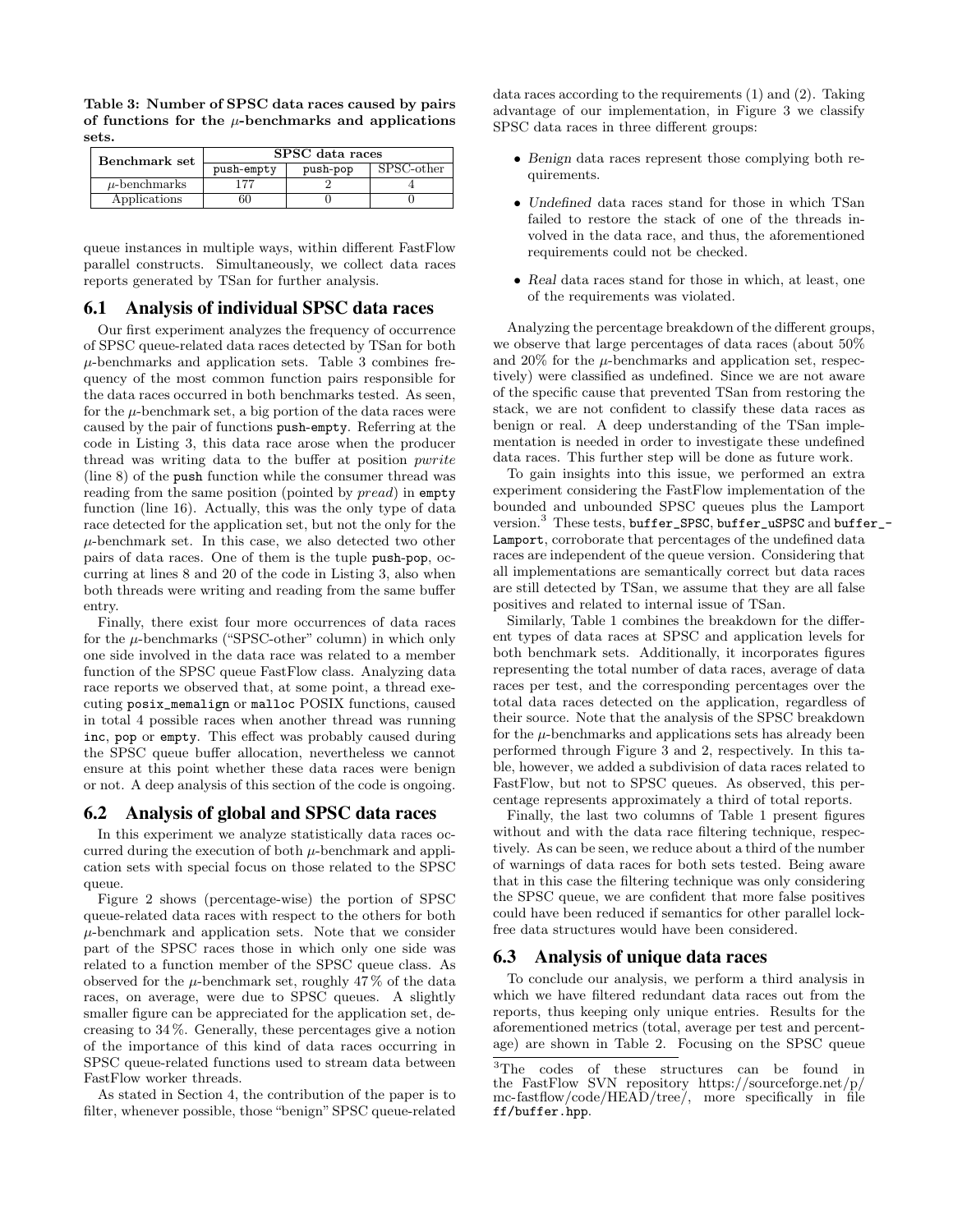

Figure 2: Percentage of SPSC data races with respect to the total for the  $\mu$ -/benchmarks and applications sets.



Figure 3: Breakdown of SPSC data races between benign, undefined and real for the  $\mu$ -benchmarks and applications sets.

| Benchmark set     | <b>Metrics</b> | SPSC level |             |          | Application level |           |           | $w/o$ SPSC   | $w/$ SPSC |
|-------------------|----------------|------------|-------------|----------|-------------------|-----------|-----------|--------------|-----------|
|                   |                | Benign     | Undefined   | Real     | SPSC              | FastFlow  | Others    | semantics    | semantics |
| $\mu$ -benchmarks | $\text{Total}$ | 187        | 93          |          | 280               | 213       | 102       | 595          | 408       |
|                   | Per test       | 4.79       | 2.38        | 0.00     | 7.18              | 5.46      | 2.62      | 15.26        | 10.46     |
|                   | Percentage     | $31.43\%$  | $15.63\,\%$ | $0.00\%$ | 47.06%            | $35.80\%$ | 17.14%    | $100.00\,\%$ | 68.57%    |
| Applications      | $\text{Total}$ | 60         | 12          |          | 72                | 55        | 83        | 210          | 150       |
|                   | Per test       | 4.62       | 0.92        | 0.00     | 5.54              | 4.23      | 6.38      | 16.15        | 11.54     |
|                   | Percentage     | $28.57\%$  | $5.71\%$    | $0.00\%$ | $34.29\,\%$       | $26.19\%$ | $39.52\%$ | $100.00\%$   | $71.43\%$ |

Table 1: Statistics of SPSC and application total data races for the  $\mu$ -benchmarks and applications sets.

Table 2: Statistics of SPSC and application unique data races for the  $\mu$ -benchmarks and applications sets.

| Benchmark set     | <b>Metrics</b> | <b>SPSC</b> level |                     |            | Application level |             |             | $w/o$ SPSC | <b>SPSC</b><br>W. |
|-------------------|----------------|-------------------|---------------------|------------|-------------------|-------------|-------------|------------|-------------------|
|                   |                | Benign            | $\rm Undefined$     | Real       | <b>SPSC</b>       | FastFlow    | Others      | semantics  | semantics         |
| $\mu$ -benchmarks | $_{\rm Total}$ | 72                | 62                  |            | 134               | 170         | 58          | 362        | 290               |
|                   | Per test       | 1.85              | 1.59                | 0.00       | 3.44              | 4.36        | 1.49        | 9.28       | 7.44              |
|                   | Percentage     | $19.89\,\%$       | $17.13\%$           | $0.00\,\%$ | $37.02\%$         | $46.96\,\%$ | $16.02\,\%$ | $100.00\%$ | $80.11\%$         |
| Applications      | $_{\rm Total}$ | 19                |                     |            | 28                | 44          | 45          | 117        | 98                |
|                   | Per test       | .46               | 0.69                | 0.00       | 2.15              | 3.38        | 3.46        | 9.00       | 7.54              |
|                   | Percentage     | $16.24\,\%$       | $7.\overline{69\%}$ | $0.00\,\%$ | $23.93\%$         | $37.61\%$   | $38.46\%$   | $100.00\%$ | $83.76\%$         |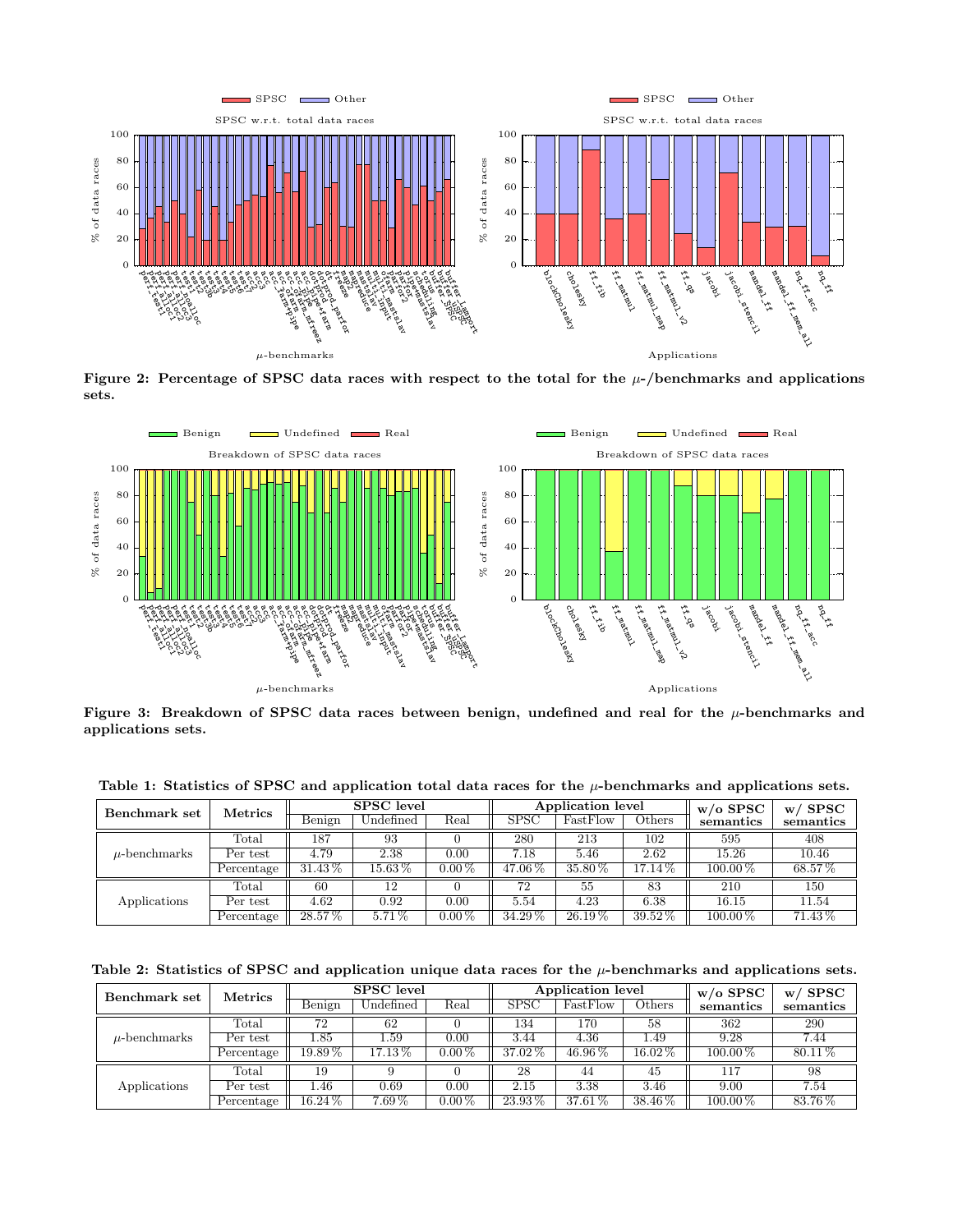breakdown, we detect that portions of benign data races has been reduced to approximately 20 % and to 16 % for the  $\mu$ -benchmark and application sets, respectively. However, percentages for the undefined SPSC data races data races are almost unchanged. Looking at the application level, the percentages of the SPSC data races have dropped accordingly, representing 37 % and 23 % over the total for both benchmark sets. This indicates that almost a  $10\%$  of these data races occurred more than once. Therefore, the fact of dropping SPSC data races, affects positively to reduce noise in debugging traces.

For the data races related to the FastFlow framework, we note that the percentages have increased, being almost a half and a third, for both benchmark sets, respectively. Thus, redundancy of this kind of data races was smaller than that for the SPSC queue (occurring mostly in the same pair of routines, as shown in Figure 3). Other data races remain constant, being again quite heterogeneous and stable with respect to the figures in Table 1.

#### 7. CONCLUSIONS

Data race detectors aid to a great extent developers to easily identify data races in parallel applications. Several post-mortem and dynamical approaches for data race detection have been implemented among a range of tools and plug-ins for compilation infrastructures. However, none of them is aware of the semantics behind the data races. The concurrent use of a shared resource within a correct lock-free parallel structure should not always imply a data race, unless its semantics are violated. In this paper we focused on the general of the Single-Producer/Single-Consumer queue as for the lock-free parallel structure and leveraged, as a use case, the implementation from FastFlow. Specifically, given the building blocks nature of this framework, asynchronous communication channels (SPSC queues) play a very important role, improving throughput and low latency in communicating concurrent threads in a parallel application.

Being aware of the importance of this structure, we formalize the semantics of the SPSC queues and build a set of requirements to determine whether a queue has been properly used or not. Afterwards, we implement the formalization of these semantics into ThreadSanitizer, a well-known dynamic data race detector among the LLVM Clang compiler. The ability of filtering out false positives at runtime, i.e., cases in which the tool detected a potential data race due to a write-read memory access, is a very helpful feature to prevent overwhelming due to warning reports. Also, it allows detecting real data race through a second level of verification semantics. We demonstrate that this technique allows discarding, on average, 66 % and 83 % of the SPSC data races set for the selected benchmark sets, and about 30 % over the total number of data races detected.

Although for the sake of simplicity we have only covered the case of the SPSC bounded queue, in future work we advocate for extending and formalizing semantics of other lock-free parallel data structures. For the case of FastFlow, we plan to consider queues and communication channels build on the top of the SPSC bounded queue, i.e., SPSC unbounded, one-to-many (SPMC), many-to-one (MPSC), and many-to-many (MPMC) queues. Furthermore, we plan to support other memory models (apart from the Total-Store-Order), such as the relaxed one from the IBM Power8 architecture.

#### 8. ACKNOWLEDGMENTS

This work was supported by the EU Project 644235"RePhrase: Refactoring Parallel Heterogeneous Resource-Aware Applications" under the programme ICT-09-2014.

### 9. REFERENCES

- [1] M. Aldinucci, M. Danelutto, P. Kilpatrick, M. Meneghin, and M. Torquati. An Efficient Unbounded Lock-Free Queue for Multi-core Systems. In C. Kaklamanis, T. Papatheodorou, and P. Spirakis, editors, Euro-Par 2012 Parallel Processing, volume 7484 of Lecture Notes in Computer Science, pages 662–673. Springer Berlin Heidelberg, 2012.
- [2] M. Aldinucci, M. Danelutto, P. Kilpatrick, and M. Torquati. Fastflow: high-level and efficient streaming on multi-core. In in Programming Multi-core and Many-core Computing Systems, ser. Parallel and Distributed Computing, S. Pllana, page 13, 2012.
- [3] AMD Corporation. Revision Guide for AMD Athlon 64 and AMD Opteron Processors. Number 25759. July 2009.
- [4] C. Artho, K. Havelund, and A. Biere. High-level data races. Software Testing, Verification and Reliability, 13(4):207–227, 2003.
- [5] S. Ashby and et al. The opportunities and challenges of Exascale computing. Summary Report of the Advanced Scientific Computing Advisory Committee (ASCAC) Subcommittee, November 2010.
- [6] R. D. Blumofe, C. F. Joerg, B. C. Kuszmaul, C. E. Leiserson, K. H. Randall, and Y. Zhou. Cilk: An efficient multithreaded runtime system. SIGPLAN Not., 30(8):207–216, Aug. 1995.
- [7] S. Borkar. The exascale challenge. In VLSI Design Automation and Test (VLSI-DAT), 2010 International Symposium on, pages 2–3, April 2010.
- [8] C. Boyapati, R. Lee, and M. Rinard. Ownership types for safe programming: Preventing data races and deadlocks. In ACM SIGPLAN Notices, volume 37, pages 211–230. ACM, 2002.
- [9] J. Choi, M. Dukhan, X. Liu, and R. Vuduc. Algorithmic time, energy, and power on candidate hpc compute building blocks. In Parallel and Distributed Processing Symposium, 2014 IEEE 28th International, pages 447–457, May 2014.
- [10] A. Duran, E. Ayguadé, R. M. Badia, J. Labarta, L. Martinell, X. Martorell, and J. Planas. Ompss: a proposal for programming heterogeneous multi-core architectures. Parallel Processing Letters, 21(02):173–193, 2011.
- [11] D. Engler and K. Ashcraft. RacerX: Effective, Static Detection of Race Conditions and Deadlocks. SIGOPS Oper. Syst. Rev., 37(5):237–252, Oct. 2003.
- [12] J. Giacomoni, T. Moseley, and M. Vachharajani. Fastforward for efficient pipeline parallelism: A cache-optimized concurrent lock-free queue. In Proceedings of the 13th ACM SIGPLAN Symposium on Principles and Practice of Parallel Programming, PPoPP '08, pages 43–52, New York, NY, USA, 2008. ACM.
- [13] G. H. Hardy and E. M. Wright. An introduction to the theory of numbers. Oxford Science Publications. Clarendon Press, Oxford, 1979.